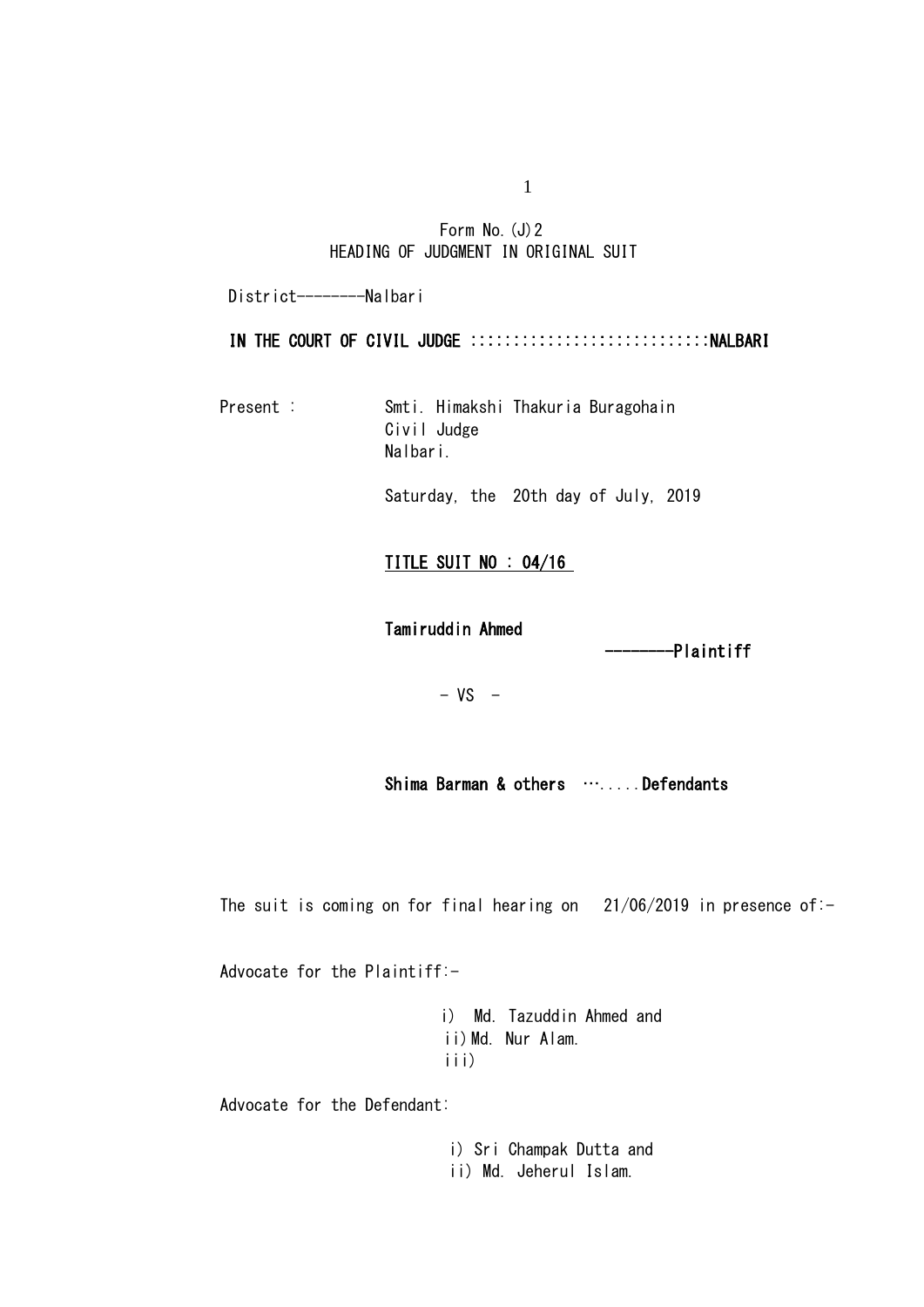And having stood for consideration to this day, the court delivered the following Judgment:-

### J U D G M E N T

1. This is a suit filed for Specific Performance of Contract with other consequential relief.

2. The plaintiff's case in brief is that the suit land measuring 1 katha of PP No 56 covered by Dag No 1 and 2 katha out of 3 katha 10 lechas of PP No 101 covered by Dag No 3 i.e. the total land measuring 3 katha is the purchased land of the defendant and the same is in possession of them. The defendant wanted to sell the suit land in need of money and the plaintiff agreed to purchase the same. The market price of the suit land was 25 lakhs per bigha. As per the market value of the suit land the consideration price for 3 katha of land was fixed at Rs. 15 lakhs out of which the defendant received Rs. 1,50,000/-from the plaintiff and executed the agreement in favour of the plaintiff. It was agreed between the parties that after one month the defendant will obtain the sale permission from the concerned authority and thereafter she received remaining 7,50,000/- from the plaintiff and executed a registered sale deed in favour of them in respect of the suit land. On  $5/2/15$  the defendants received Rs. 1, 50,000/- and on that day itself the consideration price for the suit land was fixed at Rs. 15,00,000/ and the agreement was executed by the defendant in favour of the plaintiff. According to the plaintiff on 5/2/2015 the defendants received Rs. 15 lakhs, on 5/3/2015 the defendants received Rs. 4,00,000/- and on 10/3/2015 the defendants received Rs. 2 lakhs i.e. in total the defendants received Rs. 7,50,000/- as advance from the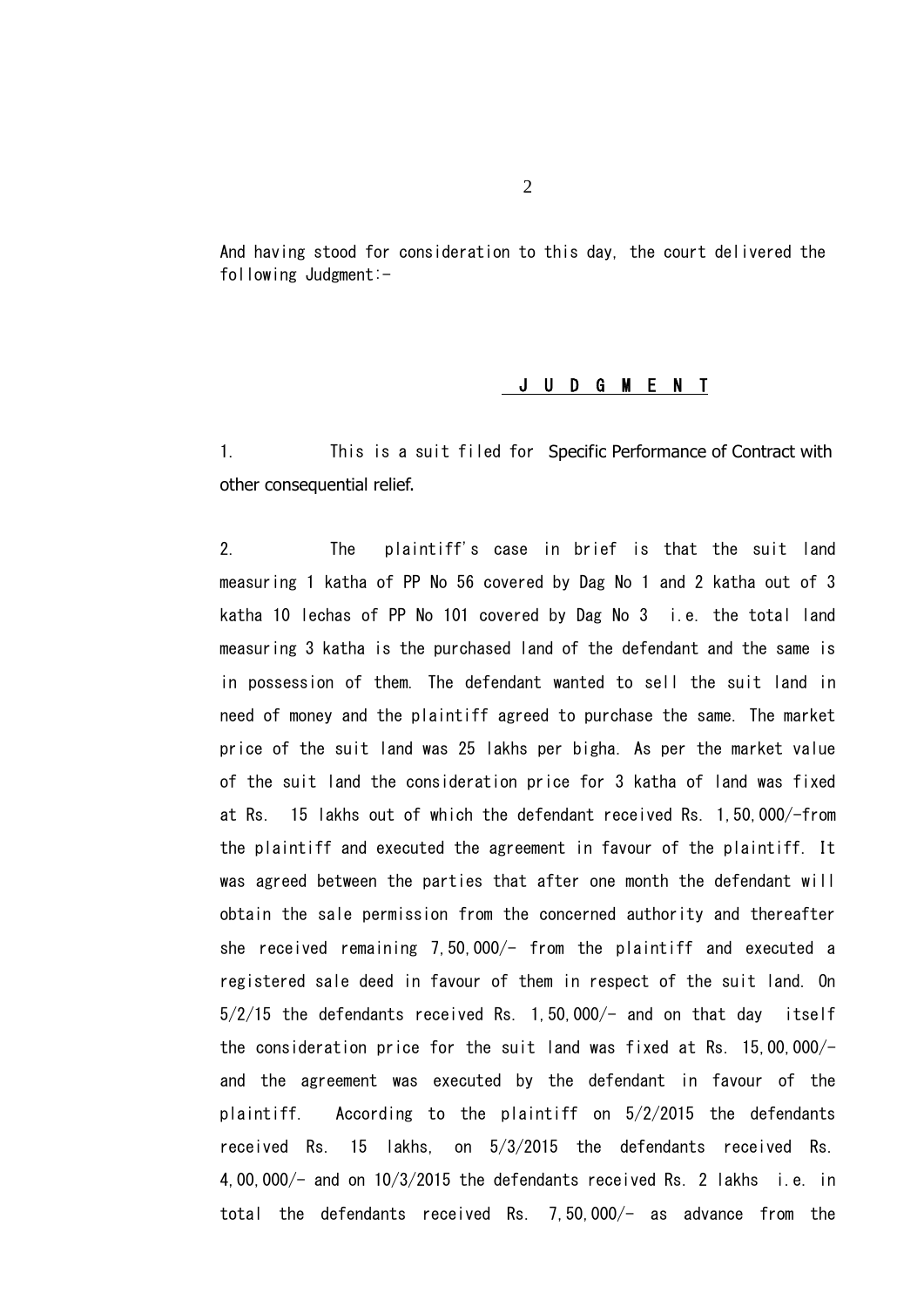plaintiff. On 5/3/2015 after applying for sale permission the plaintiff asked the defendants to received the balance amount of Rs.7,50,000/- and execute the registered sale deed. But the defendants were delaying the matter on this or that ground. The plaintiff further averred that he approached the defendants on 12/12/15 and on 8/1/2016 for requesting them to execute the registered sale deed. But the defendants turned a deaf ear to their request. Finally on 21/01/16 the plaintiffs had sent an advocate notice to the defendants. But inspite of that the defendants did not execute the sale deed. On 29/01/2016 the defendants refused to execute the registered sale deed in favour of the plaintiff.

3. On receiving summons the defendant no 2,3,4 and 5 appeared and contested the suit by filing written statement jointly. It was reported that defendant No 1, Biren Barman had expired and vide order dated 17/05/16 the legal heirs of the defendant No 1 were impleaded in the suit. But as they failed to appear inspite of receiving summons the suit proceeded exparte against them. In their written statement the defendants stated that the suit land is their purchased land who are still the joint owners of the suit land which is cultivable land. In the beginning of the year 2015 the plaintiff approached the defendants for purchasing the suit land. The defendants agreed at Rs. 15,00,000/- but consent of another brother Kalicharan was not obtained. The defendants stated that Kalicharan Barman was not in good terms with the defendants. Hence the plaintiff took the responsibility to convince Kalicharan Barman and obtain his signature on the agreement. According to the defendants they signed the agreement on different dates as approached by the plaintiffs. The defendants admitted that Rs. 1,50,000/- was taken as advance by them in the beginning and Rs. 2 lakhs was taken by one of them later on. But the defendants denied the claim of the plaintiff that another amount of Rs. 4 lakhs was also taken by Biren Barman (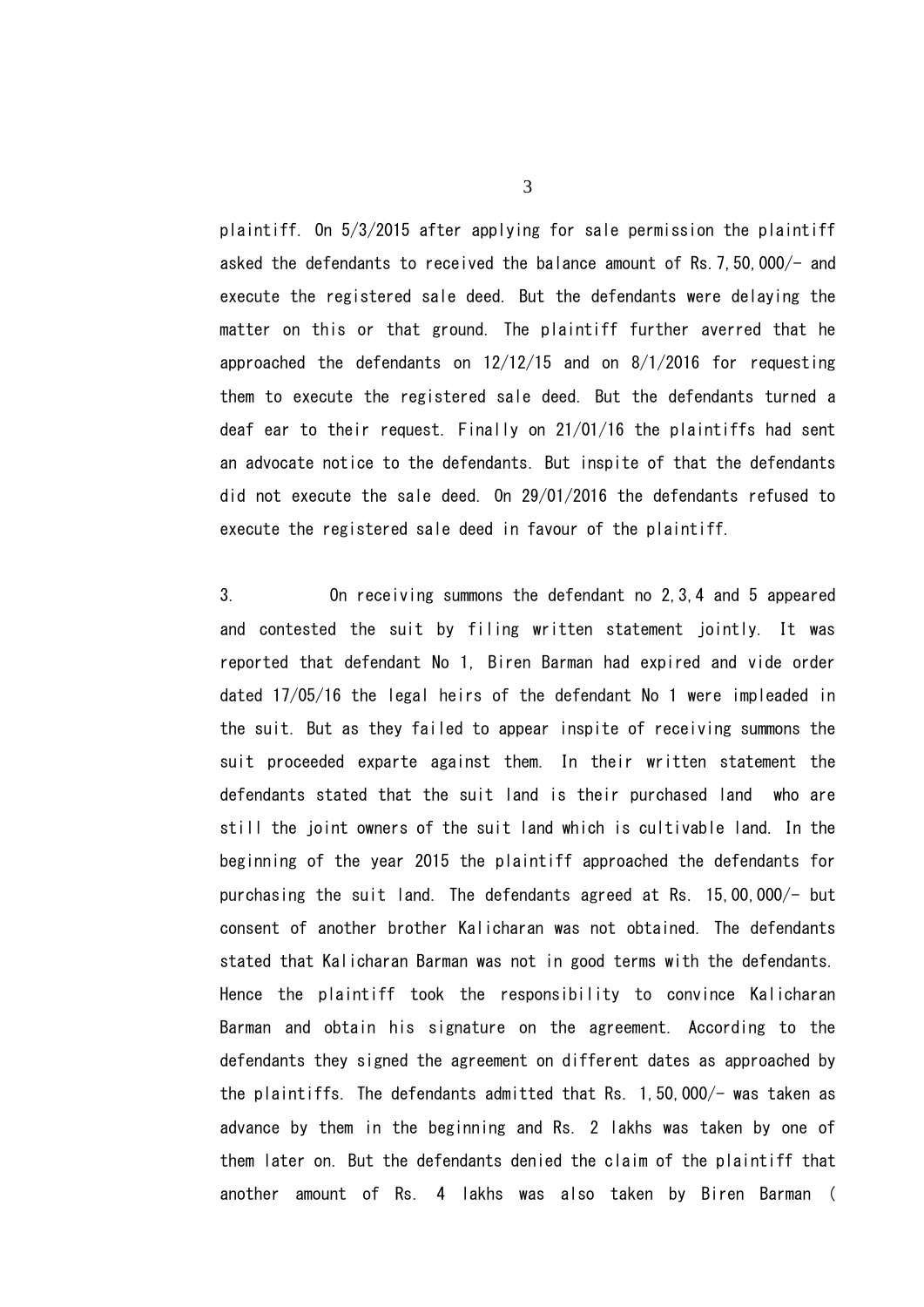deceased). The defendants alleged that the plaintiffs had done manipulation in the agreement by forging the signature of Biren Barman near Rs. 4 lakhs. The defendants further stated that the plaintiff did not come forward in proper time for performance of his agreement and also failed to convince another co sharer Kalicharan Barman for consent. The plaintiff also failed to implead Kalicharan Barman in the suit. The defendants further stated that they are ready to return the advance amount of Rs.  $3,50,000/-$  which was taken by them along with interest. Hence, the defendants prayed to dismiss the suit of the plaintiff.

4. On perusal of the pleadings following issues were framed--

(i) Whether there is cause of action for the suit ?

(ii) Whether the suit is maintainable ?

(iii) Whether the defendants agreed to sell land measuring 3 katha as described in Schedule "Ka" of the plaint to the plaintiff and execute a sale agreement by receiving Rs. 1,50,000/- as advance from the plaintiff ?

(iv) Whether the defendants received an amount of Rs. 7,50,000/- as advance from plaintiff out of total consideration of Rs. 15,00,000/- ?

(v) Whether the defendants have failed to perform their part of contract ?

(vi) Whether the plaintiff is entitled to any relief as claimed

for ?

(vii) To what other relief/ reliefs are the parties are entitled to ?

## **F I N D I N G S A N D R E A S O N S T H E R E O F**

5. In support of the case the plaintiff has adduced the evidence of 5(five) witnesses and has exhibited 7(Seven) documents. The defendants on the other hand had adduced the evidence of 4( Four) witnesses and has exhibited no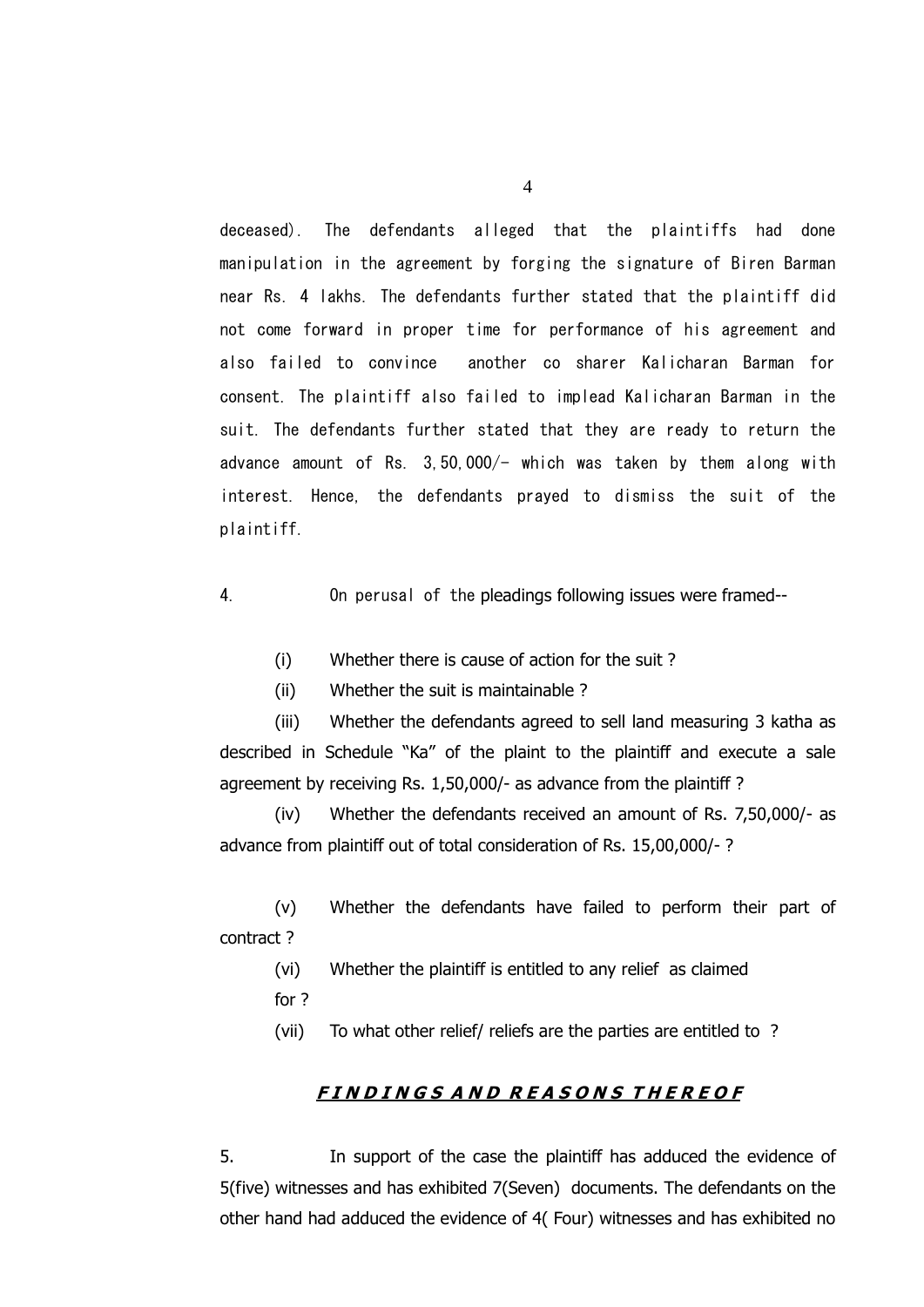documents.

6. I have heard the arguments of the Ld. Counsels for both the parties and have discussed the issues as follows :-

### ISSUE NO (i)

### **Whether there is cause of action for the suit ?**

Cause of action means every fact, which, if traversed it would be necessary for the plaintiff to prove in order to support of his right to a judgment of the Court. The plaintiff has pleaded in his pleading that as proposed by the defendants, he agreed to purchase the land mentioned in the schedule of the plaint, at a consideration price which was fixed at Rs. 15,00,000/- on 5/2/15 and on the same day an agreement was executed between the defendants and the plaintiff and a sum of Rs. 1,50,000/- was received by the defendants from the plaintiff as advance. It was agreed between the parties that the rest of the half of the amount will be paid within one month i.e. within 5/3/2015. Accordingly the defendants accepted Rs. 4 lakhs from the plaintiffs on 5/3/2015 and Rs. 2 lakhs on 10/03/2015 i.e. the defendants accepted a sum of Rs. 7,50,000/- from the plaintiffs in three installments as advance money out of the consideration price of Rs. 5,00,000/- The defendants assured the plaintiff that they would execute the registered sale deed after receiving the remaining balance amount. But inspite of repeated request by the plaintiff the defendants did not execute the registered sale deed as per the agreement dated 5/2/15. The defendants, on the other hand, admitted about the agreement and receipt of Rs. 1,50,000/- and Rs. 2 lakhs in two installments, but they refused to accept the plea of the plaintiff that they had received Rs. 4 lakhs from the plaintiffs on 5/3/2015. According to the defendants one of the co-sharers Kalicharan Barman did not give his no objection for execution of the registered sale deed and for this reason they will not be able to execute the registered sale deed. As there is a dispute regarding the payment and acceptance of 7,50,000/- in three installments, there is cause of action for the suit.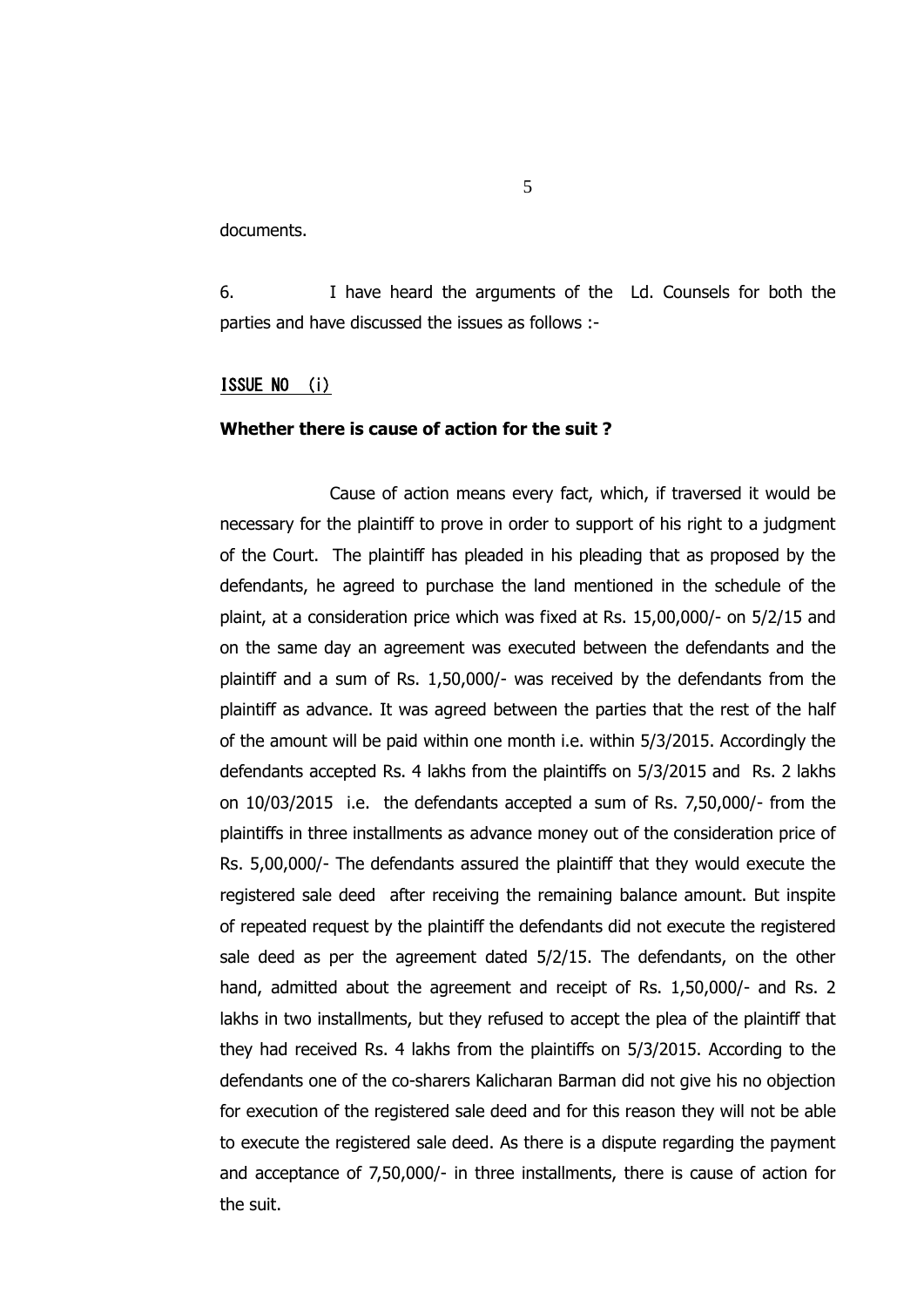Accordingly, this issue is decided in the affirmative and in favour of the plaintiff.

### **ISSUE NO (ii)**

## **Whether the suit is maintainable ?**

There is no specific pleadings that the suit is not maintainable in its present form or in the manner in which it should have been filed. The plaintiff has filed this suit for Specific Performance of Contract with other consequential relief. The suit is filed within the period of limitation and within proper jurisdiction. I find nothing to hold that the suit is not maintainable in its present form.

Accordingly, this issue is decided in the affirmative and in favour of the plaintiff.

### **ISSUE NO (iii) :**

**Whether the defendants agreed to sell land measuring 3 katha as described in schedule "Ka" of the plaint to the plaintiff and execute a sale agreement by receiving Rs. 1,50,000/- as advance from the plaintiff ?**

It is the pleadings of the plaintiff that as per the market value of the suit land which was Rs. 25,00,000/- per bigha, the total consideration price of the suit land measuring 3 katha was fixed at Rs. 15,00,000/-. According to the plaintiff the defendant after receiving a sum of Rs. 1,50,000/- as advance executed an agreement in respect of the suit land in favour of the plaintiff. The defendants in their written statement has admitted to have signed on the agreement on different dates and has also admitted to have received Rs. 1,50,000/- as advance.

Hence from the said admission it is clear that the defendants agreed to sell land measuring 3 katha as described in schedule "ka" of the plaint to the plaintiff and execute a sale agreement by receiving Rs. 1,50,000/- as advance from the plaintiff.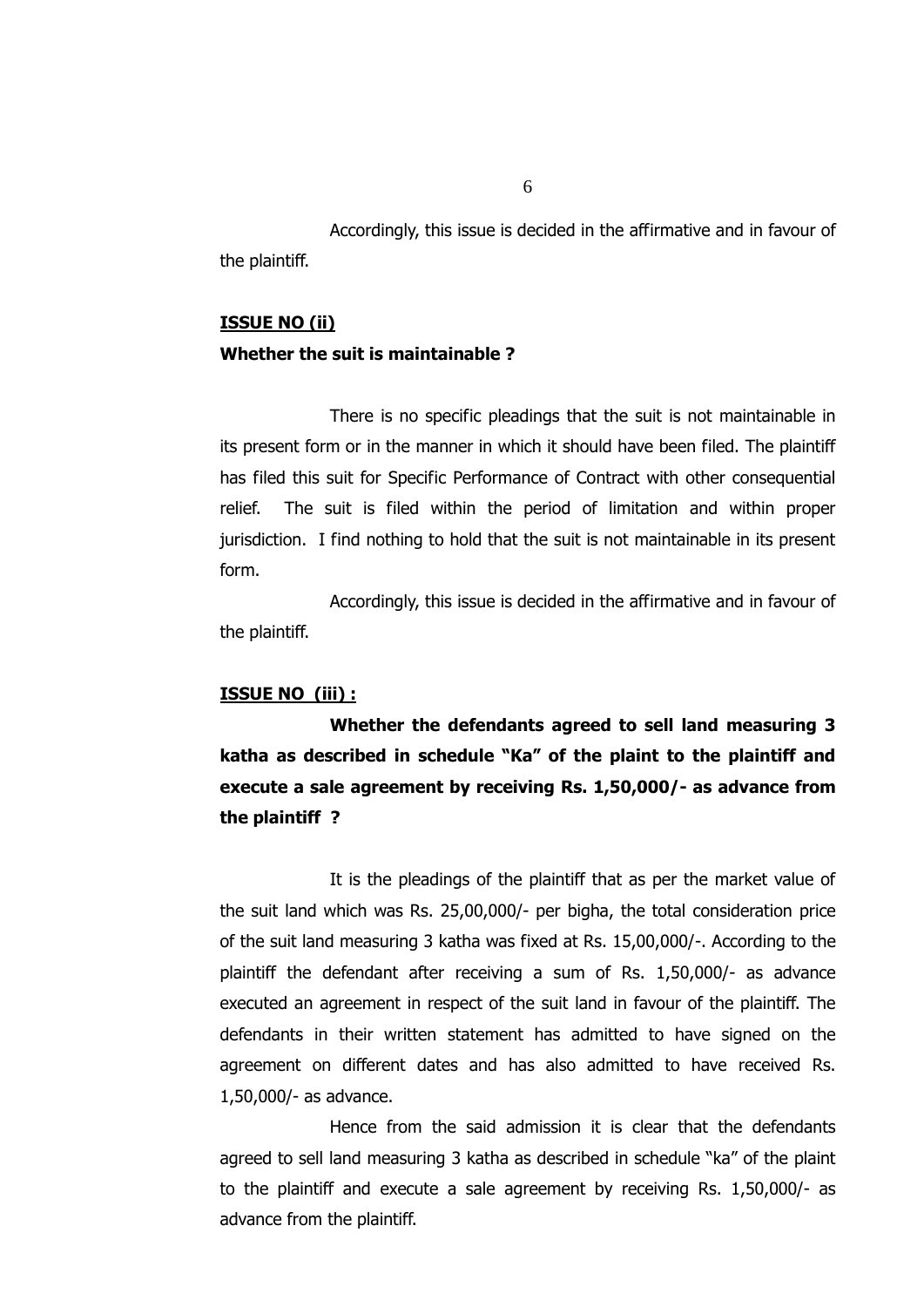Accordingly this issue is decided in the affirmative and in favour of the plaintiff.

### **ISSUE NO (iv) :**

# **Whether the defendants received an amount of Rs. 7,50,000/- as advance from plaintiff out of total consideration of Rs. 15,00,000/- ?**

It is already discussed in the previous issue that the defendant had received Rs. 1,50,000/- from the plaintiff and have signed on the agreement marked as Exhibit 1.

Now coming to the pleadings of the plaintiff it is seen that in paragraph No 3 the plaintiff has averred that the total consideration price of the suit land was fixed at Rs. 15,00,000/- and out of which the defendants received a sum of Rs. 1,50,000/- and executed an agreement in his favour. The plaintiff averred that after receipt of half of the consideration amount of Rs. 15,00,000/ from the plaintiff within one month the defendant would execute the registered sale deed on receipt of the remaining Rupees Seven lakhs Fifty thousand. It is further averred by the plaintiff that later on 5/3/15 the defendants received Rs. 4,00,000/- and on 10/03/2015 the defendants received Rs. 2,00,000/- from the plaintiff. Thus according to the plaintiff the defendants received a sum of Rs. 7,50,000/- as advance from him out of the total consideration price.

The defendants in their written statement denied the receipt of Rs. 4,00,000/- from the plaintiff but admitted the fact that Rs. 2,00,000/- was received by one of the defendants later on.

The learned counsel for the plaintiff has submitted that all the PWs has stated about their presence at the time of execution of the agreement, at the time when the transaction was made and also at the time of the next two installments. The Ld. counsel also submitted that PW 5 wrote Exhibit 1 as directed by both the parties and the signatures of the PWs are also found in Exhibit 1.

Now, if we go through the cross-examination of PW 1 we find him stating that Sahedur Rahman wrote about the acknowledgement of Rs.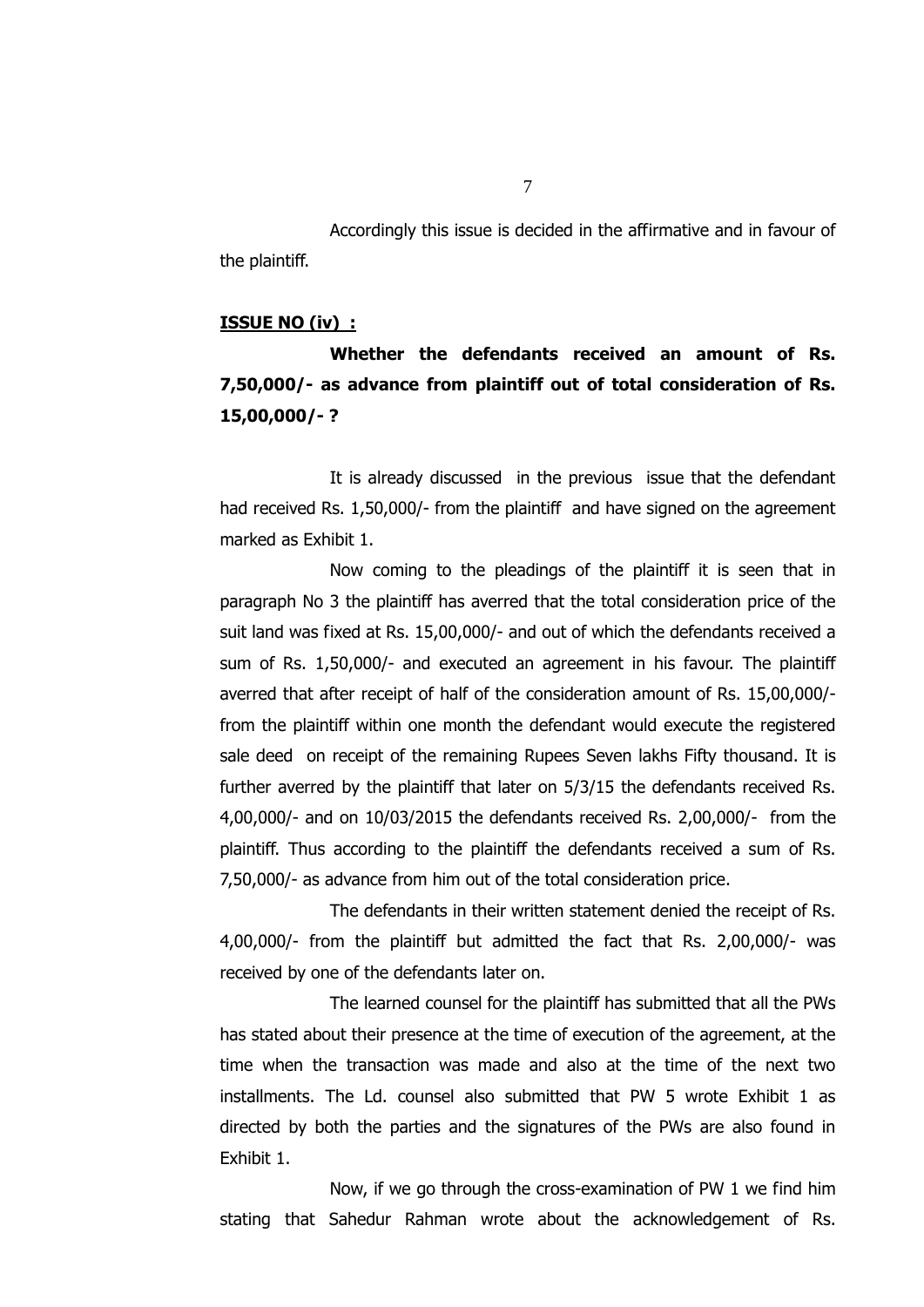4,00,000/- on 5/3/15 and Abdul Rezzak wrote about the acknowledgement of Rs. 2,00,000/- in Exhibit 1. But on perusal of Exhibit 1 we neither find the signature of Sahedur Rahman nor the signature of Abdul Rezzak below the acknowledgement. Coming across the cross-examination of PW 5, Sahedur Rahman who is the scribe of the Exhibit 1, we find him stating that he did not write about the acknowledgement of Rs. 4,00,000/- and Rs. 2,00,000/-. Though the PWs has stated that the transaction of Rs. 4,00,000/- was made in their presence, none of their signatures are seen near the acknowledgement.

Apart from that, it is seen that the plaintiff in his pleading has not specifically mentioned the names of the defendants, who received the amount of Rs. 1,50,000/- on 5/2/15, Rs. 4,00,000/- on 5/3/15 and Rs. 2,00,000/- on 10/3/15 from the plaintiff. But in the evidence on affidavit of the PWs it is specifically mentioned that on 5/3/15 the defendant No 1 Biren Barman received a sum of Rs. 4,00,000/- and defendant No 5 Dipu Barman received a sum of Rs. 2,00,000/- from the plaintiff. Hence, there is no doubt that this part of the evidence of the PWs are beyond pleading.

It is also revealed from the cross-examination of the PW 1 that the defendant No 1 Biren Barman had expired within one year from the date of agreement. Inspite of that he has filed this suit against Late Biren Barman. Though the legal representatives of defendant No 1 was impleaded in the suit the plaintiff cannot seek any relief from them. As the suit was originally filed against a dead person, it was void ab initio.

The plaintiff could not prove the transaction of Rs. 4,00,000/- on 5/3/15 which he alleged to have been received by Biren Barman. However, the defendants in their pleadings as well as in their evidence has admitted about the transactions of Rs. 1,50,000/- on 5/2/15 and Rs. 2,00,000/- on 10/03/15 as claimed by the plaintiff.

Therefore, it appears that the defendants received a sum of Rs. 3,50,000/- ( Rupees Three Lakhs Fifty Thousand only) from the plaintiff out of total consideration amount of Rs. 15,00,000/-in two instalments.

Hence, this issue is decided accordingly.

### **ISSUE NO (v) :**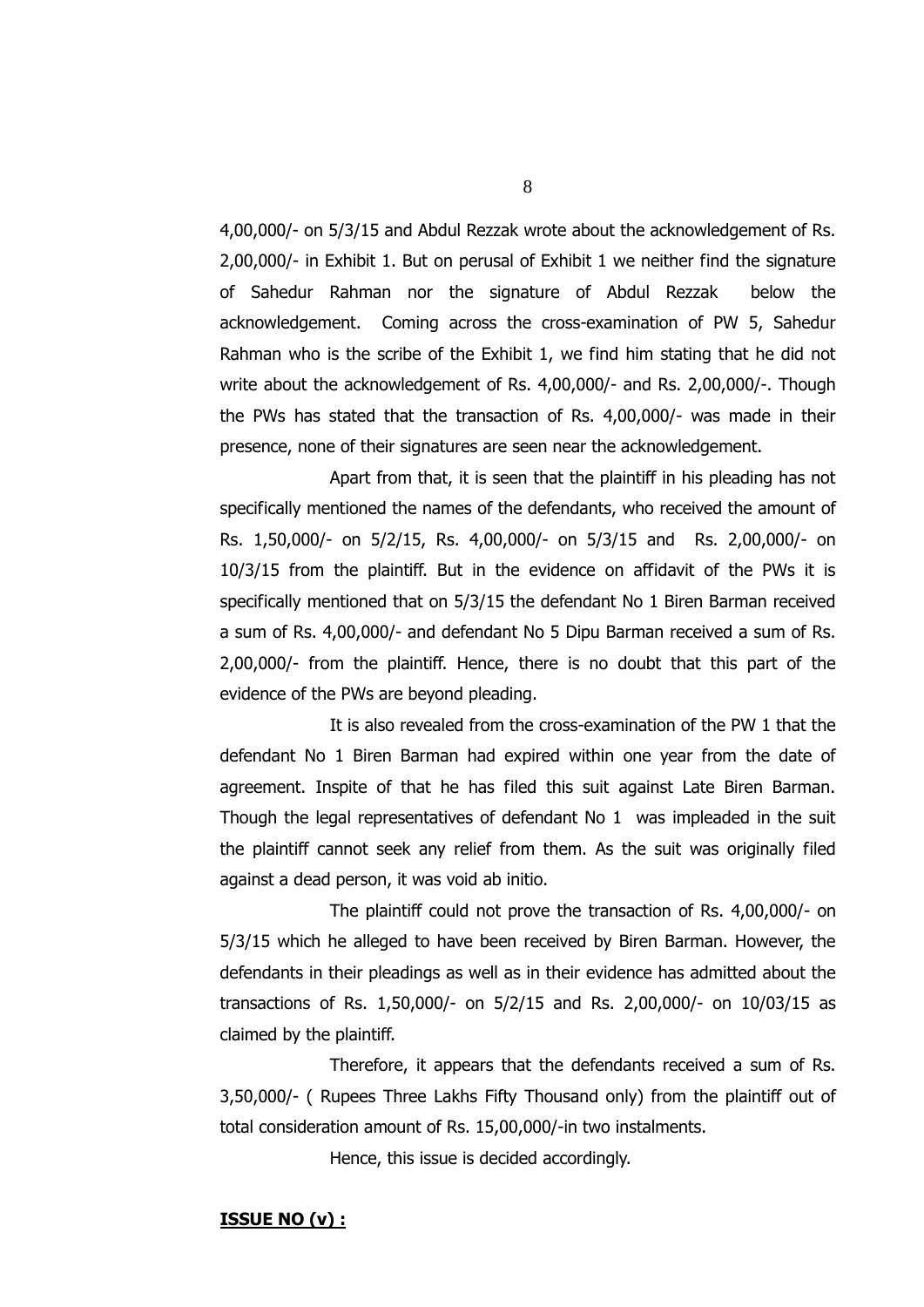## **Whether the defendants have failed to perform their part of contract ?**

The Ld. counsel for the plaintiff during the course of his argument submitted that as the plaintiff neither made any contract to purchase the share portion of Kalicharan Barman nor Kalicharan Barman executed any agreement for sale with the plaintiff, the question of denial of Kalicharan Barman does not arise. But if we go through the cross-examination of PW 2 we find him stating that the sale deed is not executed only because Kalicharan has his share in the land agreed to be sold and objection. PW 3 also stated that the suit land is the ancestral property of both Kalicharan and Biren. According to PW 3 Kalicharan told them that his shares is in the suit land and without his no objection the suit land cannot be sold. It is further revealed from the cross-examination of PW 5 that they had seen the land records in the office and found Kalicharan's name in the suit patta.

It transpires on perusal of Exhibit 1 that initially the agreement was executed between the plaintiff and the defendants only. The name of Kalicharan is found nowhere in Exhibit 1. Even if for the sake of discussion we belief in the submission of the Ld. counsel for the plaintiff that the plaintiff did not enter into any contract to purchase the share portion of Kalicharan, some manipulations are seen in the schedule of Exhibit 1 without any initial.

In view of the above discussion, it can not be held that the land agreed to be sold to the plaintiff does not include any share of Kalicharan. The plaintiff has not exhibited any document to prove that the defendants has exclusive right in the suit land. If the exclusive rights are not entitled to each coowner, such transfer of rights cannot take place without the consent of other joint co-owners. From the cross of PW 5 it is very clear that they had seen the land records in the office and found Kalicharan's name in the suit patta.

Further, it is revealed from the evidence of DWs that the defendants are not able to register the sale deed only because Kaicharan has not agreed. It is also clear from Exhibit 2 that the defendants had applied for sale permission before the concerned authority.

Hence, it cannot be held that the defendants failed to perform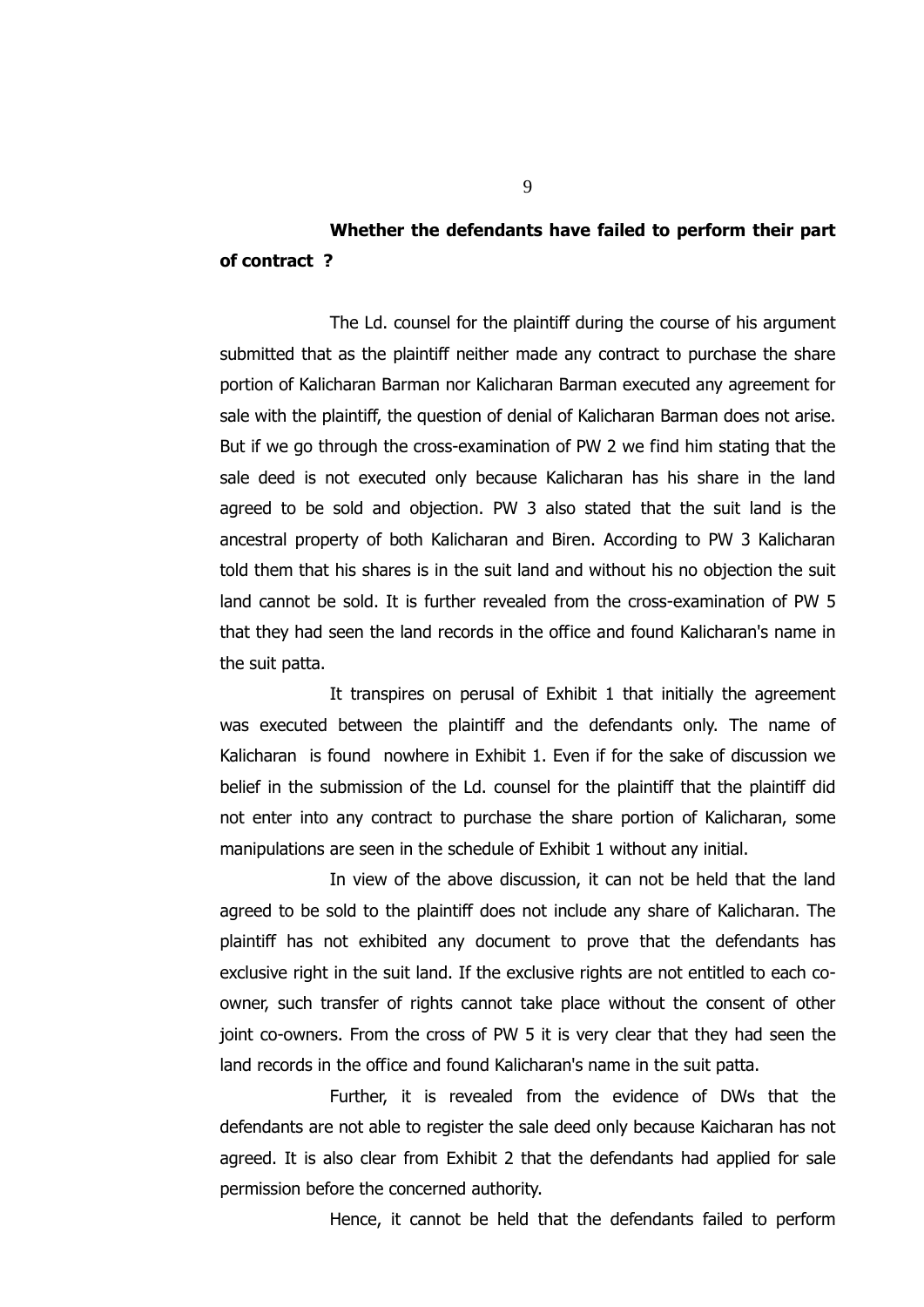their part of contract.

Accordingly, this issue is decided in the negative and in favour of the defendants.

### **ISSUE NO (vi) & (vii) :**

**Whether the plaintiff is entitled to any relief as claimed for ?**

## **A N D**

**To what other relief/ reliefs are the parties are entitled to** 

**?**

The plaintiff has prayed for a decree of Specific Performance of Contract along with other consequential relief. It is the plea of the plaintiff that the defendants received Rs. 7,50,000/- in total from the plaintiff in three transactions of Rs. 1,50,000/-, Rs. 4,00,000/- and Rs. 2,00,000/- as advance out of the total consideration price of Rs. 15,00,000/-. It is already decided in the previous issues that the defendants has received a sum of Rs. 3,50,000/- from the plaintiff in two transactions. The defendants in their pleadings and evidence has agreed to return back the said amount of Rs. 3,50,000/- to the plaintiff. As the plaintiff could not prove the transaction of Rs. 4,00,000/-on 5/3/15 he is entitled to get back only a sum of Rs. 3,50,000/-( Rupees Three Lakhs Fifty thousand only) from the defendants.

### O R D E R

7. In the result the suit is decreed partly on contest with cost.

The plaintiff is entitled to get back a sum of Rs. 3,50,000/- ( Rupees Three Lakhs Fifty Thousand only) from the defendants.

The defendants are directed to pay the decreetal amount to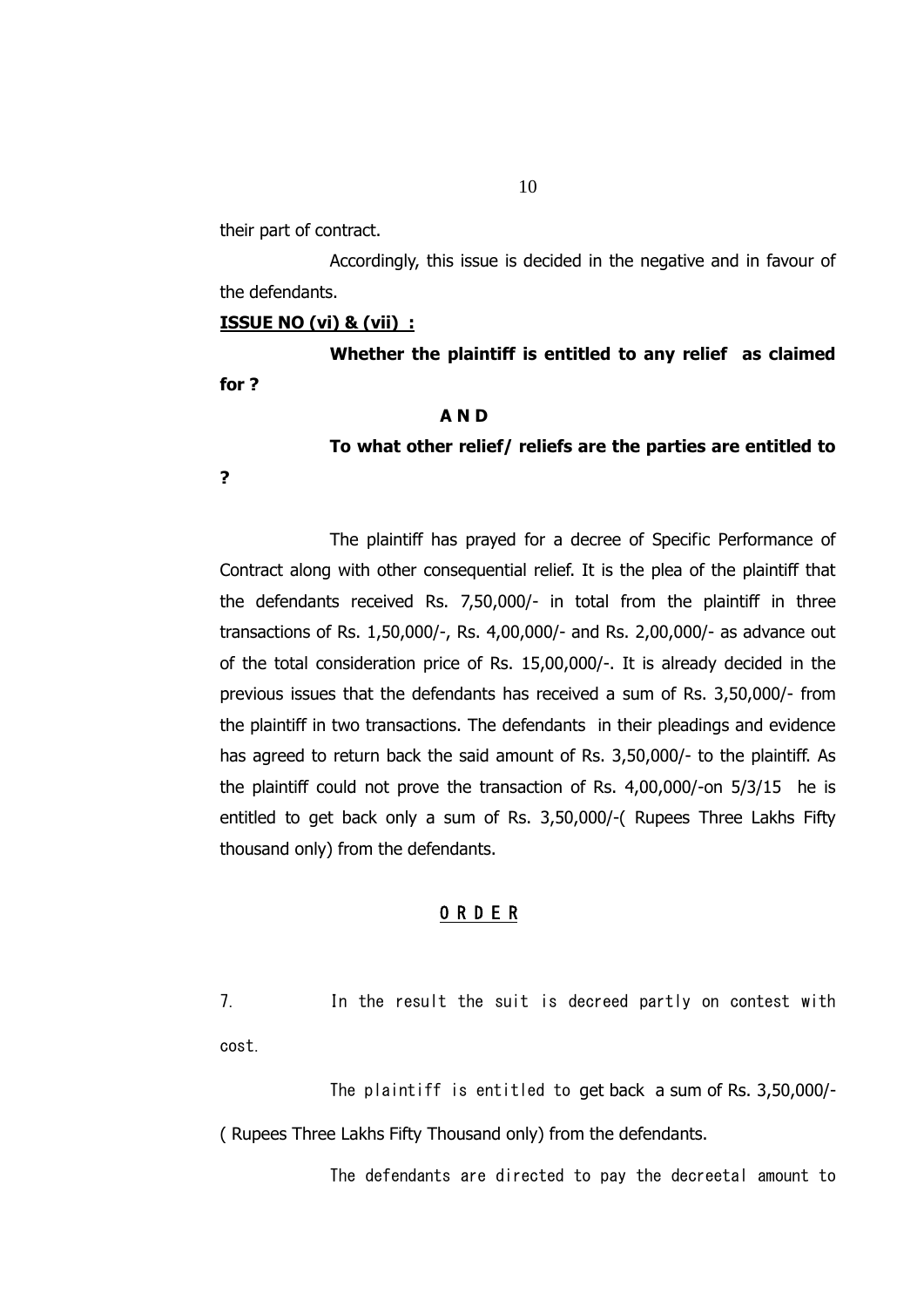11

the plaintiff within 1(one) month from the date of this order.

Prepare a decree accordingly.

Given under my hand and seal of this court on this the 20th day of July/2019.

> Civil Judge Nalbari

Dictated & Corrected by me

 Civil Judge Nalbari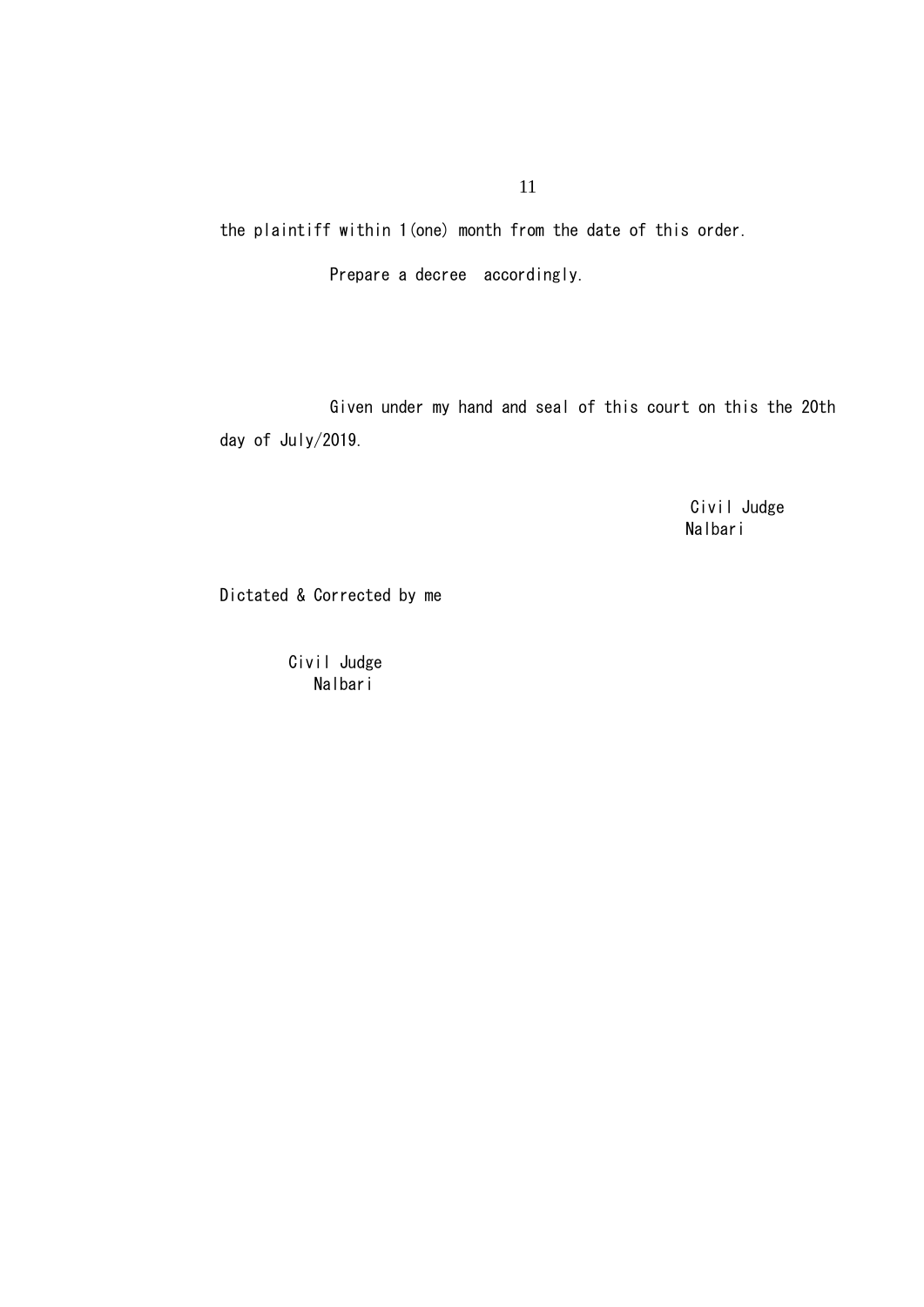## A P P E N D I X

## (A) Plaintiff's witnesses :

- PW 1 : Tamiruddin Ahmed,
- PW 2 : Sahar Ali,
- PW 3 : Md. Ave juddin.
- PW 4 : Doulat Khan and
- PW 5 : Sahedur Rahman.

## (B) Plaintiff's exhibited documents :

- Ext-1 : Agreement dated 5/02/2015,
- Ext-2 : Application for sale permission dated 5/03/15,
- Ext-3 : Tracing paper of suit land,
- Ext-4 : Advocate Notice,
- Ext-5 : Acknowledgement,
- Ext-6 : Advocate notice dated 21/01/2016.
- Ext-7 : Written statement filed by defendant No 2 and

5.

(C) Defendant's witnesses :

DW- 1 Sri Dipu Barman,